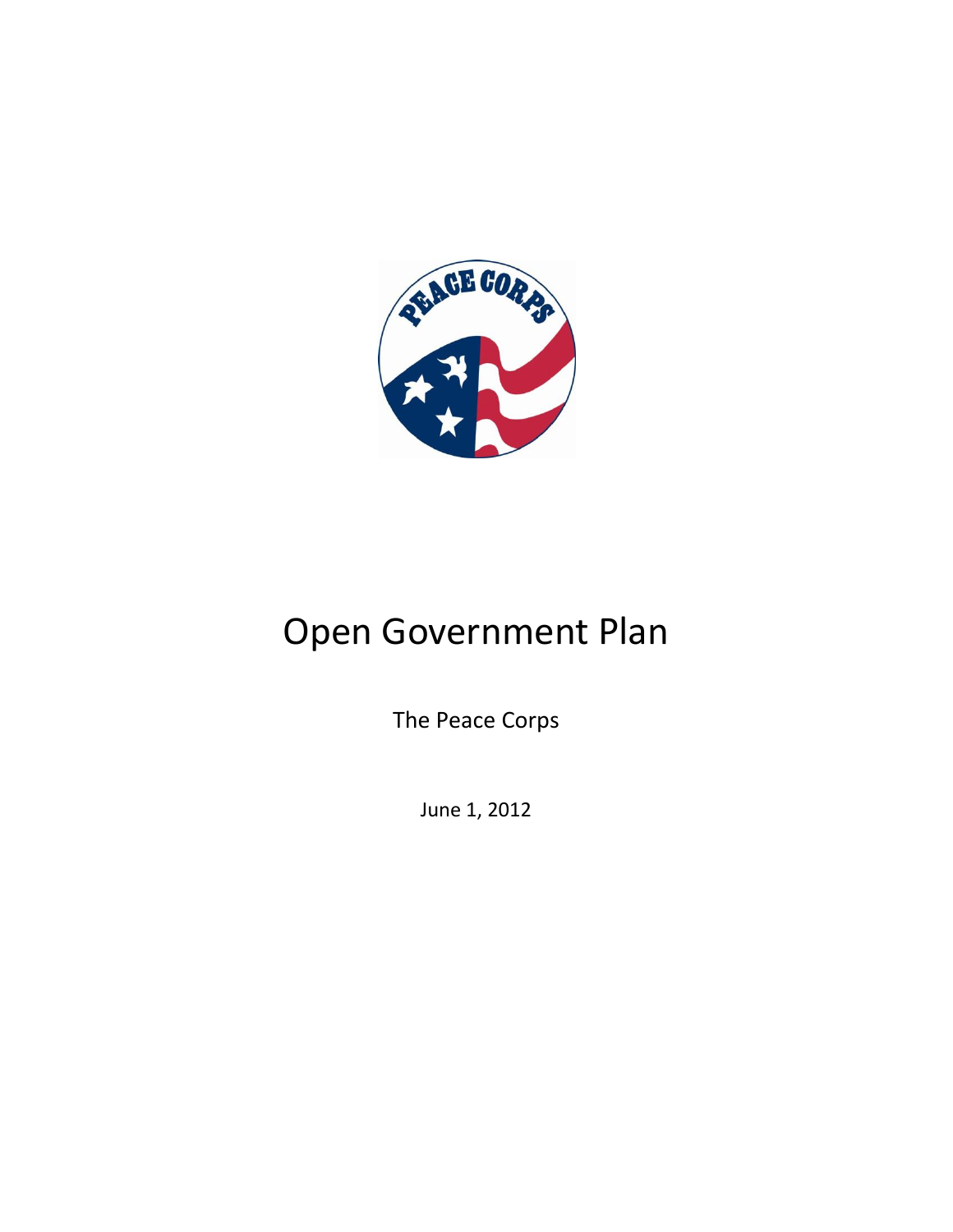### **1. Introduction**

### **2. Open Government at the Peace Corps**

- 2.1. Open Government Structure
- 2.2. Public Engagement
- 2.3. Returned Peace Corps Volunteer Engagement
- 2.4. Employee Engagement
- 2.5. Alignment with Strategic Goals and Performance Measures

### **3. Transparency**

- 3.1. High-Value Data and Information
- 3.2. Informing the Public
- 3.3. Congressional Requests
- 3.4. Freedom of Information Act
- 3.5. Records Management
- 3.6. Using Technology to Improve Transparency

### **4. Participation**

- 4.1. Activities
- 4.2. 50<sup>th</sup> Anniversary

### **5. Collaboration**

- 5.1. Collaboration Within the Agency
- 5.2. Collaboration Across Departments and Agencies
- 5.3. Collaboration Across Levels of Government
- 5.4. Public-Private Collaboration
- 5.5. Using Technology to Improve Collaboration

### **6. Status of 2010 Flagship Initiative**

6.1. Volunteer Delivery and Support System Redesign Update

### **7. New Initiatives to Advance Transparency, Collaboration, and Participation: 2012 -**

### **2014**

- 7.1. Flagship Initiative: Stomping Out Malaria
- 7.2. Initiative 2: Develop an Agency Evaluation Policy
- 7.3. Initiative 3: Establish at Least One Agency-level Partnership to Broaden Information Sharing
- 7.4. Initiative 4: Enhance the Agency's Social Media Strategy

### **8. Appendix – Links to Existing Resources**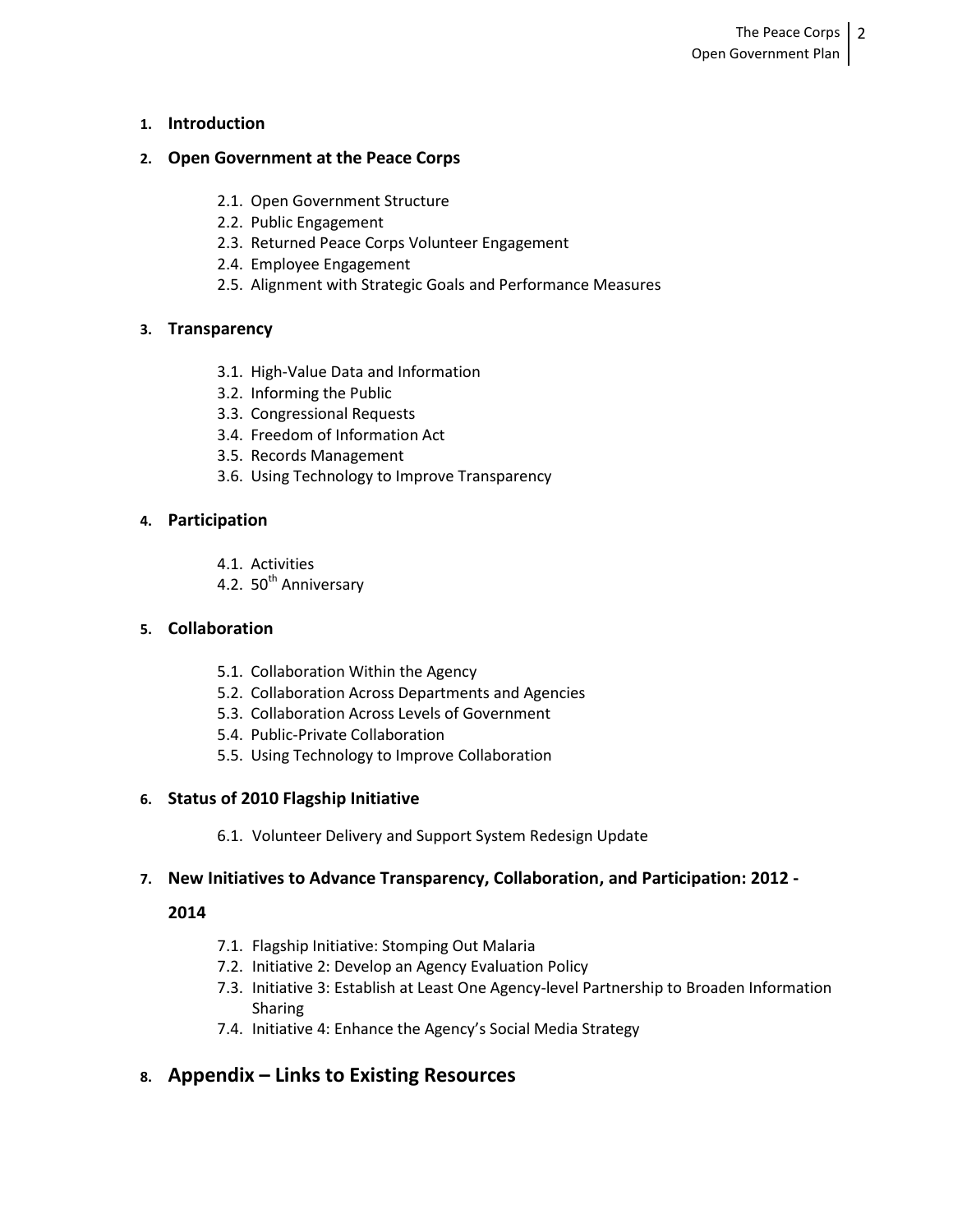# **1. Introduction**

President Obama signed the [Memorandum on Transparency and Open Government](http://www.whitehouse.gov/the_press_office/TransparencyandOpenGovernment/) on his first day in office. On December 8, 2009, the Office of Management and Budget (OMB) issued memo M-10-06, titled [Open Government Directive,](http://www.whitehouse.gov/open/documents/open-government-directive) to executive departments and agencies. This memo dictates specific actions, with the goal of transforming the way government operates by creating a culture of transparency, participation, and collaboration. The directive provided guidelines for creating a plan to document progress toward meeting the goals of the Open Government Directive.

The Peace Corps Open Government Plan has been developed and updated in accordance with the Open Government Directive. Its purpose is to describe how the Peace Corps will incorporate the principles of th[e Open Government Initiative](http://www.whitehouse.gov/open) into its regular operations. This update also reports on the status of the first flagship initiative and outlines plans for the agency's four new initiatives.

The Peace Corps' mission is to promote world peace and friendship. While much has changed in the world since the Peace Corps' founding in 1961, its mission has not. The Peace Corps' three goals are as relevant today as they were more than 50 years ago:

- 1) To help the people of interested countries in meeting their need for trained men and women.
- 2) To help promote a better understanding of Americans on the part of the peoples served.
- 3) To help promote a better understanding of other peoples on the part of Americans.

The Peace Corps carries out its mission and goals by assisting interested countries with their development needs and building cross-cultural understanding, while providing efficient and effective support to ensure a positive Volunteer experience for a diverse group of Americans.

Since 1961, over 200,000 Americans have served as Peace Corps Volunteers living and working side-byside with local community members in 139 countries around the world. These Volunteers foster positive relationships with the people of those countries, represent the diverse faces of America, and promote sustainable development. During and after their service, Volunteers share with the American people their stories about life overseas, the people they served, and their cultural experiences.

The principles of transparency, participation, and collaboration are at the heart of the agency's work. Volunteers work side-by-side with host country partners, engaging the communities around them. When Volunteers return to the United States, they share their experiences with others, explicitly through Third Goal programs (where returned Volunteers share their Peace Corps experience and information about host country cultures), as well as through their everyday interactions with fellow Americans.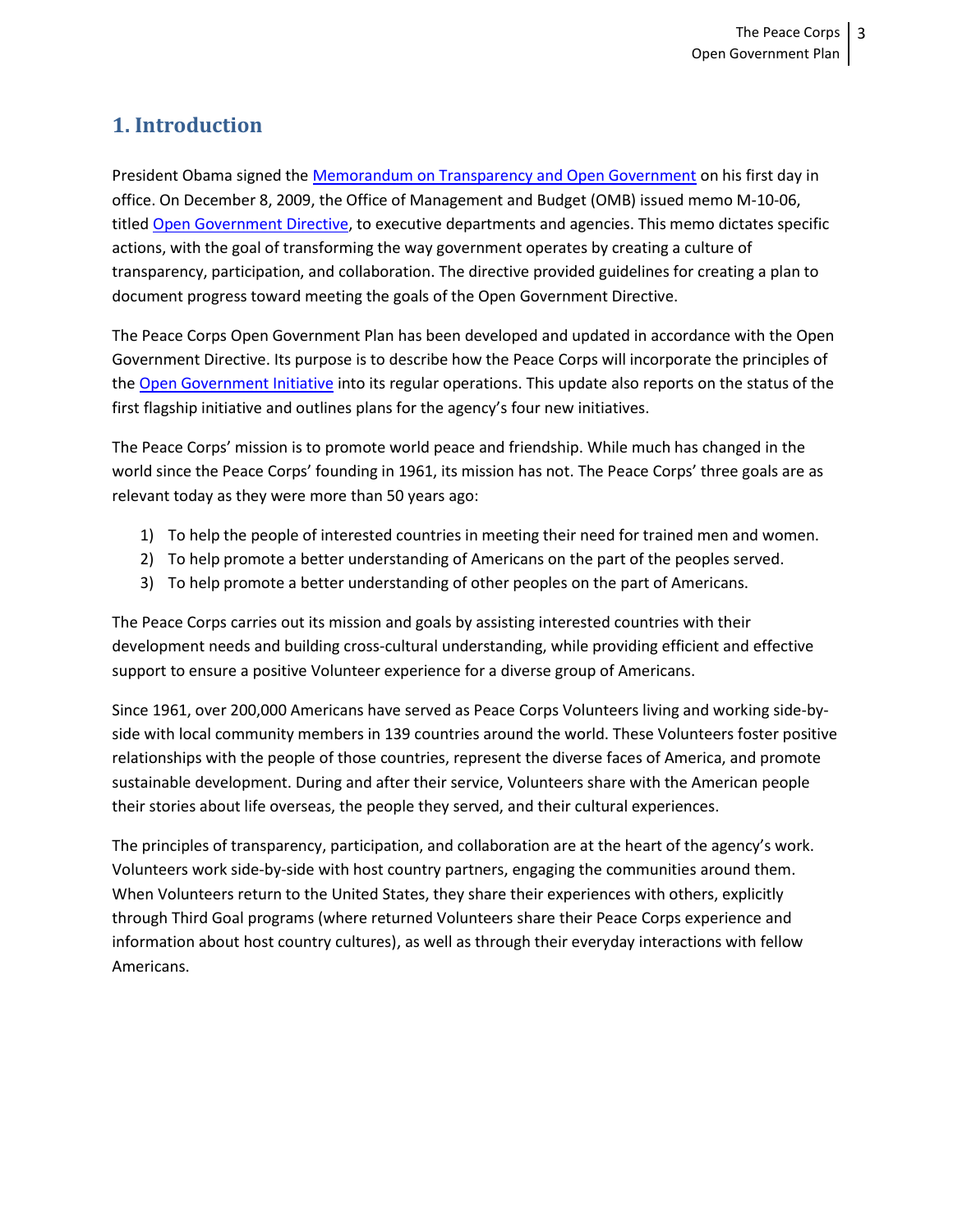# **2. Open Government at the Peace Corps**

With partnership and participation being central to the work of the Peace Corps, the development of the Open Government Plan began with an assessment of ongoing activities that aligned with Open Government principles. Opportunities to enhance or incorporate these principles into new areas were also examined.

This plan is considered a living document, and the agency will listen to comments and incorporate suggestions in future versions. By institutionalizing the values of transparency, participation, and collaboration into existing structures and processes, the agency will further strengthen the principles of Open Government within its operations.

# *2.1 Open Government Structure*

The original plan was developed through work guided by the Peace Corps' Open Government Steering Committee. The committee collected employee and public input; this feedback was incorporated into the plan.

Agency leaders and staff from around the agency were consulted during the update of the plan. The Office of Strategic Information, Research, and Planning coordinated efforts across the agency to collect feedback and further integrate Open Government ideals into ongoing operations at headquarters and in the field.

# *2.2 Public Engagement*

The Peace Corps used its Open Government portal [\(www.peacecorps.gov/open\)](http://www.peacecorps.gov/open) to begin its initial engagement of the public for comments and ideas on Open Government issues. The agency will continue to explore a variety of ways to increase public and staff engagement, promote creative solutions to agency problems, and champion Open Government as an integral part of Peace Corps' culture.

The Peace Corps engages the public in a number of ways, both domestically and abroad. One example of how the agency has been engaging the American public since 1964 is the Peace Corps Partnership Program, which links interested private-sector donors with small, community-initiated, Volunteer-led development projects in the countries where Volunteers serve.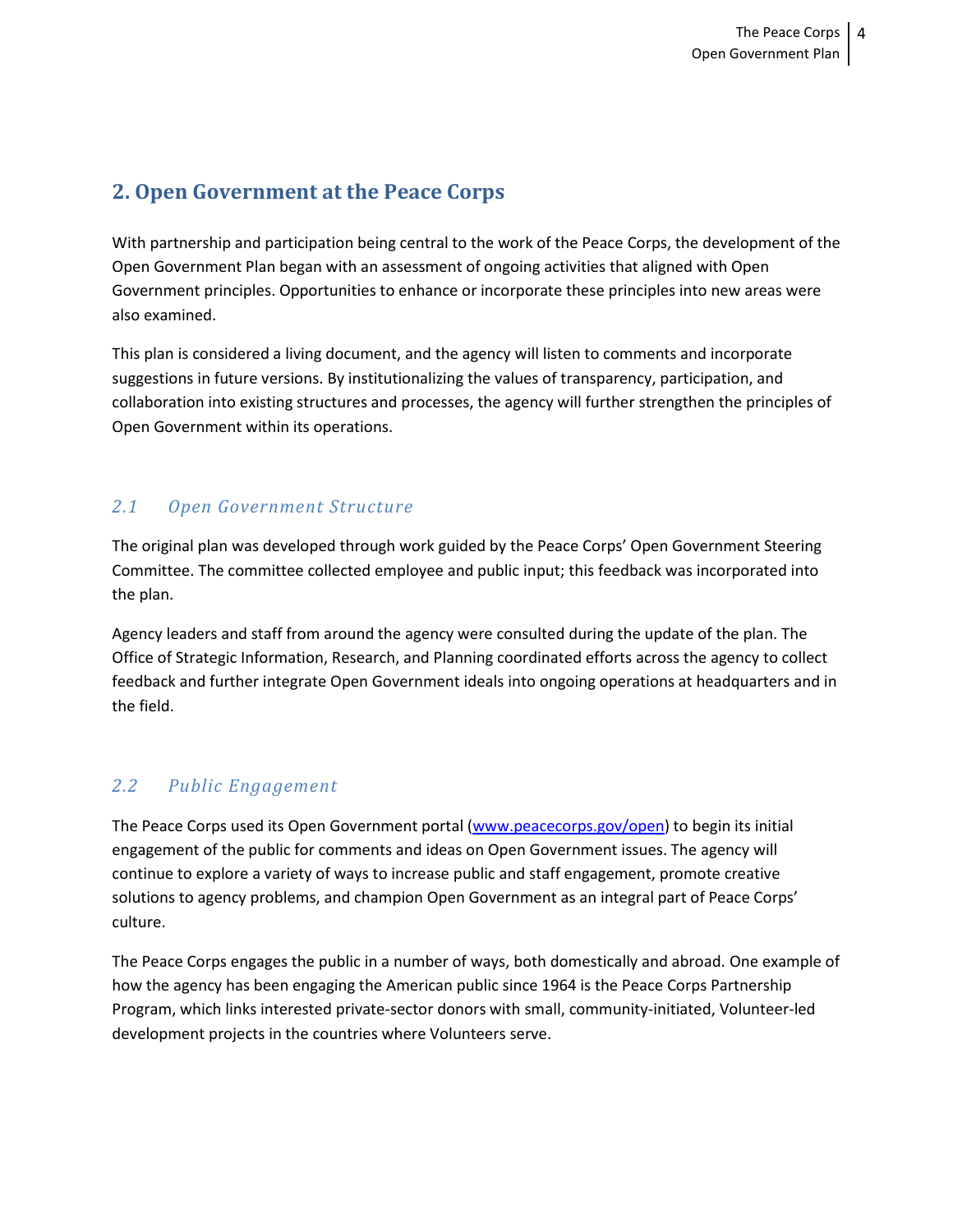The agency provides various opportunities for the public to learn more about the agency directly from Volunteers, through programs like Volunteers in Action Recruiting Others, where currently serving Volunteers speak at various regional recruitment events.

Additionally, thousands of Americans follow the work and experiences of Volunteers through emails, blogs, and social media.

### *2.3. Returned Peace Corps Volunteer Engagement*

The Peace Corps has a unique constituency in returned Peace Corps Volunteers (RPCVs), with whom the agency works to achieve its mission. When Volunteers return home, they share the knowledge gained from their experiences while serving in developing nations and contribute to the Peace Corps' Third Goal. Sharing their experience with Americans also provides insight into what the agency does. This interaction bridges the gap between the government and the American people, as well as with other countries.

The agency keeps RPCVs involved in the work of the agency through quarterly and monthly enewsletters, including *RPCV Hotline* and *Peace Corps Update*. These newsletters provide RPCVs with career advice, job openings, advanced education opportunities, and information about major agency initiatives. Additionally, the agency manages a Speaker's Match program that provides RPCVs with opportunities to share their stories through classrooms, panels, conferences, and other venues around the country.

Through the Paul D. Coverdell Fellows Program, RPCVs are also given the opportunity to pursue graduate school while continuing to serve the American public. RPCVs participating in the Coverdell Fellows Program receive a reduction in the overall cost of tuition for an accredited graduate school program and participate in an internship benefitting an underserved American community.

# *2.4 Employee Engagement*

The Peace Corps is committed to the development of a sustainable infrastructure and processes to support the adaptation of Open Government principles into its activities and to reduce the barriers to employee innovation.

There are several ways in which employees at all levels engage and discuss innovative approaches to ensure continuous improvements. Offices at headquarters and overseas posts engage employees in planning future activities during annual strategic planning retreats and through the preparation of office strategic plans. The Office of Innovation, within the Director's Office, strives to create a culture of innovation by sharing best practices and identifying opportunities to solve issues across agency functions.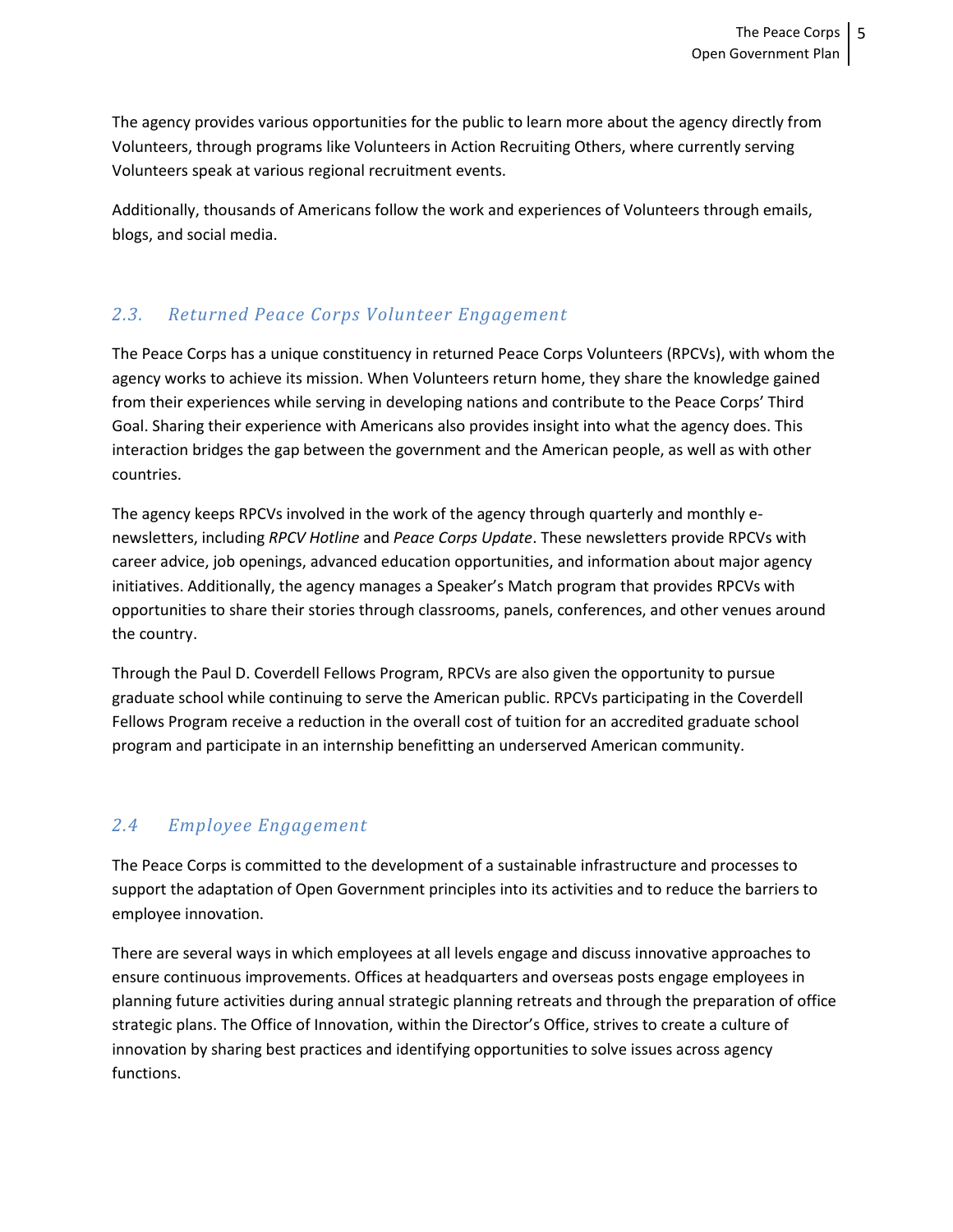## *2.5 Alignment with Strategic Goals and Performance Measures*

The agency's 2009-2014 Strategic Plan consists of the following strategic goals:

**Strategic Goal One**: Enhance the capacity of host country individuals, organizations, and communities to meet their skill needs.

**Strategic Goal Two**: Promote a better understanding of Americans on the part of host country individuals, organizations, and communities served by Volunteers.

**Strategic Goal Three**: Foster outreach to Americans through agency programs that assist Volunteers and returned Peace Corps Volunteers to help promote a better understanding of other peoples on the part of Americans.

**Strategic Goal Four**: Provide Volunteers, who represent the diversity of Americans, to meet the evolving technical needs of host countries.

**Strategic Goal Five**: Implement the Peace Corps mission in an effective and efficient manner through the provision of high quality Volunteer support, with optimal health care, safety and security support, and effective management of resources.

These five goals support the agency's mission of promoting world peace and friendship. The Open Government goals of transparency, participation, and collaboration naturally align with the agency's strategic goals, especially Goals Two and Three. These goals foster a culture of understanding and openness between countries.

In June 2010, the agency published a comprehensive agency assessment that included extensive consultations with stakeholders, including current and former Peace Corps staff, RPCVs, currently serving Volunteers, and members of Congress and congressional staff. The assessment outlined six strategies that the agency would pursue to more effectively meet its mission and set a vision for its next 50 years. The agency incorporated the six strategies from the assessment into its Annual Performance Plan, which contains the performance goals and indicators that measure progress towards the mission.

Additional information on the goals and performance measures are found on Page 4 of the *Peace Corps Strategic Plan FY 2009-2014* and is available online on the agency's [Open Government Portal.](http://www.peacecorps.gov/open)

# **3. Transparency**

The Peace Corps is committed to providing information on its activities to the general public, including individuals interested in becoming Volunteers; friends and family members of Peace Corps Volunteers; RPCVs; and individuals interested in international development, cross-cultural experiences, and international volunteerism.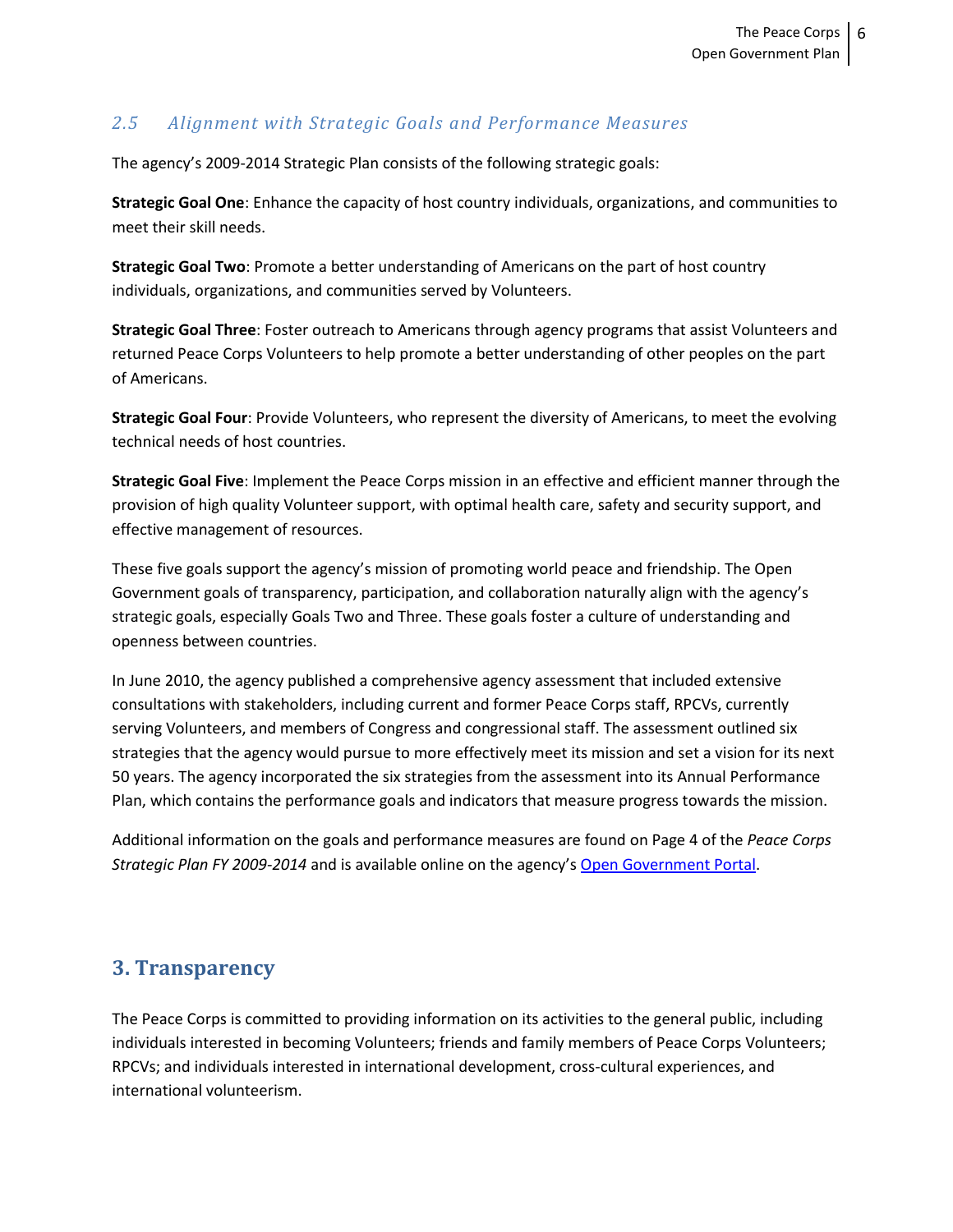The agency continually reviews its financial and performance data and shares this information with the public annually in the *Peace Corps Performance and Accountability Report*. This report describes how the agency managed its resources, highlights major accomplishments of the Volunteers and staff serving around the world, and outlines plans to address future challenges. The financial and performance results in this report allow the president, members of Congress, and the American people to assess the effectiveness of the agency's operations

For the last five years, the Peace Corps has been awarded the Association of Government Accountants (AGA) Certificate of Excellence in Accountability Reporting (CEAR) award. The award is given to federal government agencies whose Performance and Accountability and Annual Financial Reports achieve the highest standards of clarity in communicating financial information and performance accountability.

## *3.1 High-Value Data and Information*

The Peace Corps recognizes that high-value information is useful for its partners and the general public alike. The agency plans to make its Open Government portal an effective tool for interested citizens to find the data and information they seek. The Peace Corps conforms to industry and agency best practices in regards to open format standards. Data available through the agency's website is available in formats that are accessible through any modern Web browser or freely available software.

The agency publishes summarized Volunteer information by listing a number of variables, including post, age group, and sector. As most agency data and information are centered on individuals (Peace Corps Volunteers and staff), extra care must be taken to ensure appropriate safeguards are in place to protect the safety and personally identifiable information of Volunteers. The agency will continue to work, with guidance from the Office of Management and Budget, on safety and privacy standards for published data.

The Peace Corps will continue to publish high-value data sets and other tools as they are identified and become available. The agency is reviewing publication of a variety of data, including:

- Agency financial statements
- $\bullet$  Fyaluation data
- Employee staffing organizational charts and types of employees
- Data on trainee and Volunteer attrition
- Volunteer satisfaction data
- Data to support published reports  $\bullet$
- Project summary information

Most of these data are currently published in summarized form. The agency plans to produce new data sets on a regular basis and will continue to post them on the agency's Open Government portal. The Peace Corps is considering the development of a data warehouse to more easily publish high-value data sets for public release.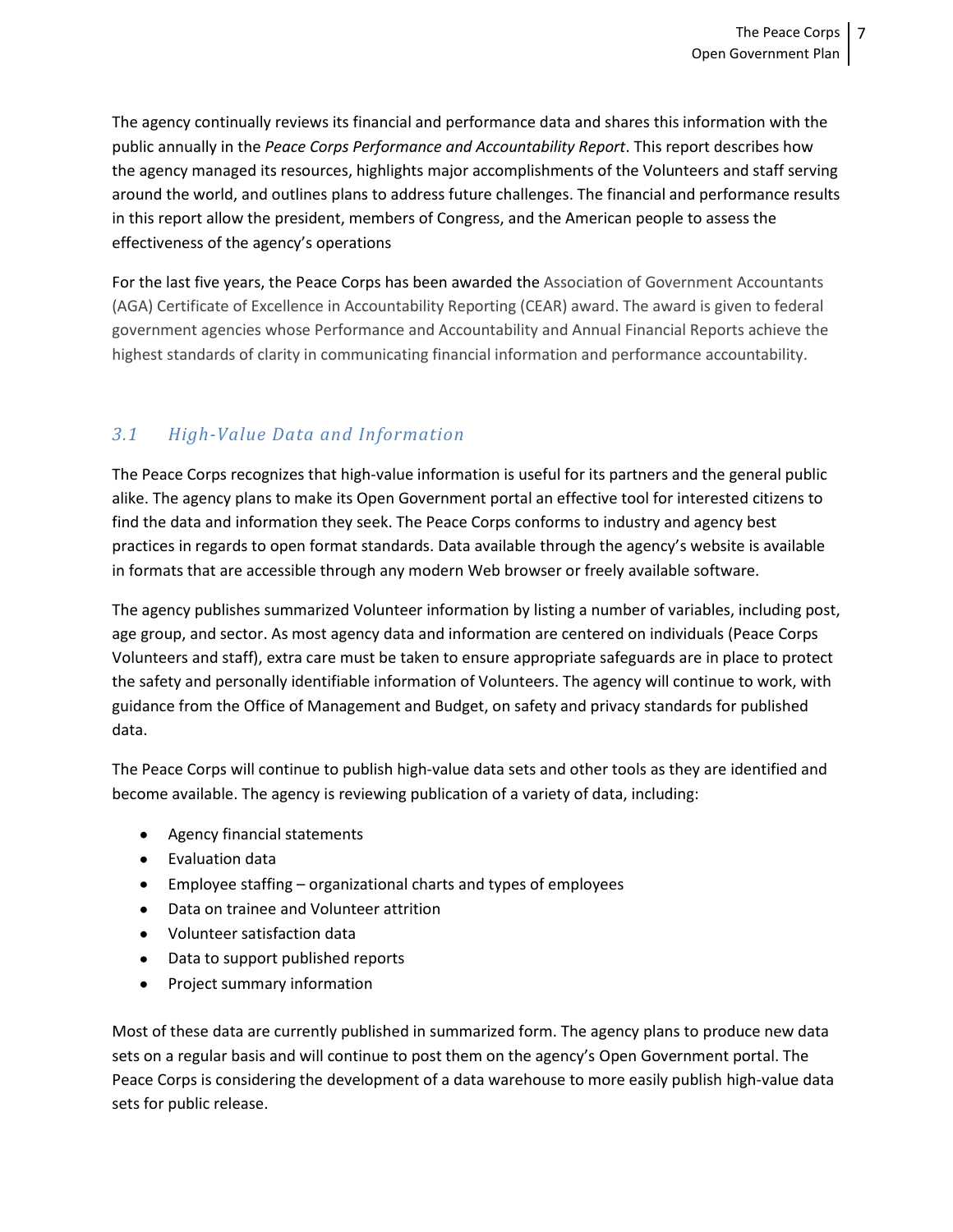The Peace Corps will continue to seek input from the public on what data and information citizens deem to be of high value and will make every effort to respond to those requests. The agency will continue to publicize the availability of any new data sets via its Open Government portal, and through social media such as [Facebook,](http://www.facebook.com/peacecorps) [Twitter,](http://twitter.com/peacecorps) and [YouTube.](http://www.youtube.com/peacecorps)

## *3.2 Informing the Public*

To build a culture of open government, active communication with the public agency progress is vital. The Peace Corps plans to leverage its Open Government portal, as well as traditional and new media tools, to communicate key milestones and significant actions.

The Peace Corps is committed to fully leveraging social media and electronic media for accomplishing its goals within all sectors of the agency. The Peace Corps will continue to use its news releases and online social media outlets such a[s Facebook,](http://www.facebook.com/peacecorps) [Twitter,](http://twitter.com/peacecorps) an[d YouTube](http://www.youtube.com/peacecorps) to regularly inform the public about Peace Corps activities, Volunteer profiles, and agency news. For example, throughout Peace Corps' 50<sup>th</sup> anniversary year in 2011, the agency placed many of its photo and video archives online through the Peace Corps' digital library, Flickr and YouTube sites. The Peace Corps will also use these resources to solicit feedback from the public about how the agency can be more transparent and to inform the public about the many Open Government-related resources available to them, consistent with this Open Government Plan.

The agency will continue to expand the use of the Peace Corps website and social media to share agency information with the public in an electronic format. Many paper forms, documents, and recruiting materials are being transitioned to electronic versions that Volunteers, staff, and the public can access. Recent examples of documents that have been moved to an electronic version include the *Peace Corps Volunteer Handbook* and the recruitment catalog. In addition, the launch of the new online Volunteer application system will leverage the redesigned Volunteer Delivery and Support System platform—the agency's flagship initiative in 2010—to keep applicants better informed during the application process. The Peace Corps will also continue to make use of its Open Government portal (and other types of media) to announce changes, new products, or other milestones related to open government.

### *3.3 Congressional Requests*

The Peace Corps Office of Congressional Relations coordinates activities related to legislative issues and interests, serving as the official liaison between the Peace Corps Director and members of Congress and congressional staff. The Office of Congressional Relations also coordinates a timely response to congressional inquiries related to specific constituent and operational issues.

Annual reports mandated by Congress and testimony before congressional committees are posted on the agency's Open Government portal. Additionally, Congressional Budget Justifications from 1961 through the current fiscal year are included.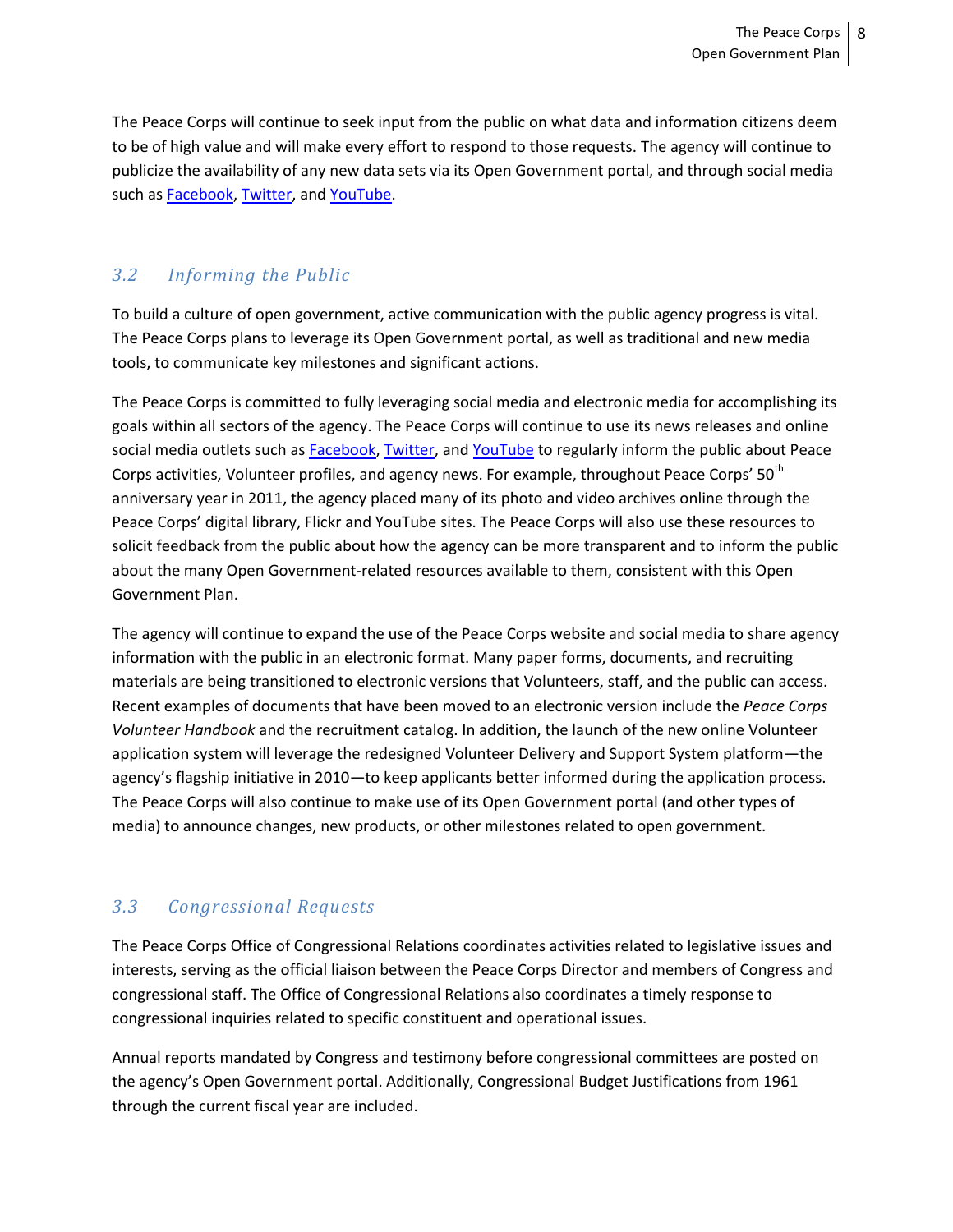### *3.4 Freedom of Information Act*

The Freedom of Information Act (FOIA) Office for the Peace Corps is located in the Office of Management and operates under the authority of the associate director for management.

The office is supervised by the FOIA officer and consists of one full-time FOIA/Privacy Act specialist, as well as Federal Work Study students and college interns. In addition to the FOIA Office, an associate general counsel from the General Counsel's Office is responsible for reviewing agency responses and counseling staff on FOIA-related legal issues. The FOIA Office relies on other Peace Corps offices to provide responsive documents related to FOIA requests.

The Peace Corps Office of the Inspector General (OIG) has the authority to process, release, deny, and respond to requests for OIG records. Requests for OIG-generated documents are processed by the OIG FOIA officer. The deputy inspector general and legal counsel provide counseling and legal advice to the OIG FOIA officer. The Peace Corps FOIA officer and the OIG FOIA officer consult with each other when a request includes both Peace Corps and OIG records. This is done to ensure consistency and to prevent duplication in processing the request.

The Peace Corps maintains an FOIA website (*www.peacecorps.gov/FOIA*) that includes FOIA reports by fiscal year, an outline of the process for making a FOIA request, instructions on how to file an FOIA request (with a sample FOIA request letter), and responses to frequently asked questions.

### *FOIA Electronic Reading Room*

The Peace Corps' FOIA website also includes an electronic Reading Room that contains information routinely available to the public, in addition to frequently requested documents. According to new FOIA guidelines issued by the attorney general and in keeping with Open Government principles, the list of documents maintained in the Reading Room will continue to expand as records are added in which the public expresses an interest.

#### *FOIA Proactive Disclosures*

The Peace Corps makes proactive disclosures, when possible, to ease the administrative burden of responding to frequently requested and disclosed requests. In FY 2011, 51 percent of all requests resulted in the full release of the documents. When full disclosure is not possible, the FOIA Office suggests partial disclosure, where appropriate. If a portion of a record is technically exempt, the FOIA Office determines whether the exempt portions can be released on a discretionary basis. This requires further review and determination of "foreseeable harm" and consent of the program office and General Counsel. In determining "foreseeable harm," the FOIA Office generally follows the Department of Justice, Office of Information Policy guidelines.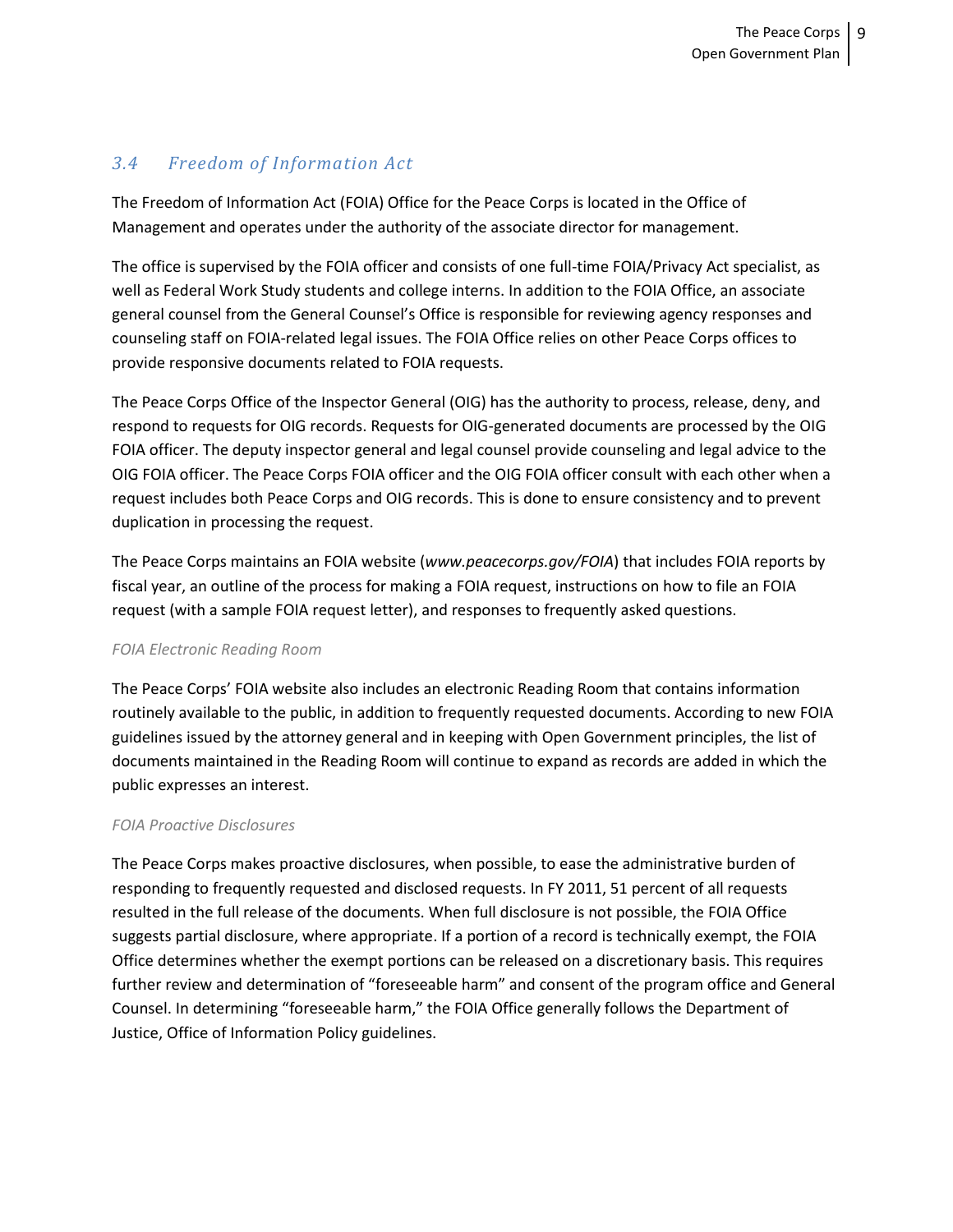#### *FOIA Requests*

The average number of days for processing FOIA requests was 37 days in FY 2011. The Peace Corps processed approximately 38 percent of all FOIA requests received within 20 working days. The number of FOIA requests decreased from 188 in FY 2010 to 159 in FY 2011.

While the number of backlogged requests increased from 10 in FY 2010 to 23 in FY 2011, nine out of the 10 oldest requests pending at the end of FY 2010 were closed. To facilitate compliance, the agency trains staff about FOIA requirements and responsibilities. In addition, the FOIA Office has received funds to acquire a new electronic FOIA tracking system that will improve the monitoring of FOIA requests.

#### *FOIA Discussion*

In July 2010, the FOIA Office established a point-of-contact with each major program office within the Peace Corps. This person bears primary responsibility for communicating with the FOIA staff about responsive documents and any issues or concerns the office may have with releasing the documents. The FOIA office provides annual training on the FOIA process and any procedural changes to the office points-of-contact.

### *3.5 Records Management*

The Federal Records Act of 1950 establishes the basic responsibilities for records management in the federal government. It also sets the basic requirements for the creation, use, and potential destruction of records created by the federal government.

Records management refers to planning, controlling, directing, organizing, training, promoting, and other managerial activities involved with respect to records creation, maintenance, use, and disposition to achieve adequate and proper documentation of the policies and transactions of the agency and effective and economical management of agency operations. Records management addresses the complete life cycle of all records, regardless of physical form or characteristics.

#### *Records Management Staff*

The Records Management Office for the Peace Corps is located in the Office of Management and operates under the authority of the associate director of management.

The records management program is supervised by the Freedom of Information Act (FOIA) officer. The staff consists of one full-time records management officer, responsible for overseeing the records management program for the entire agency. The records management program shares one program assistant.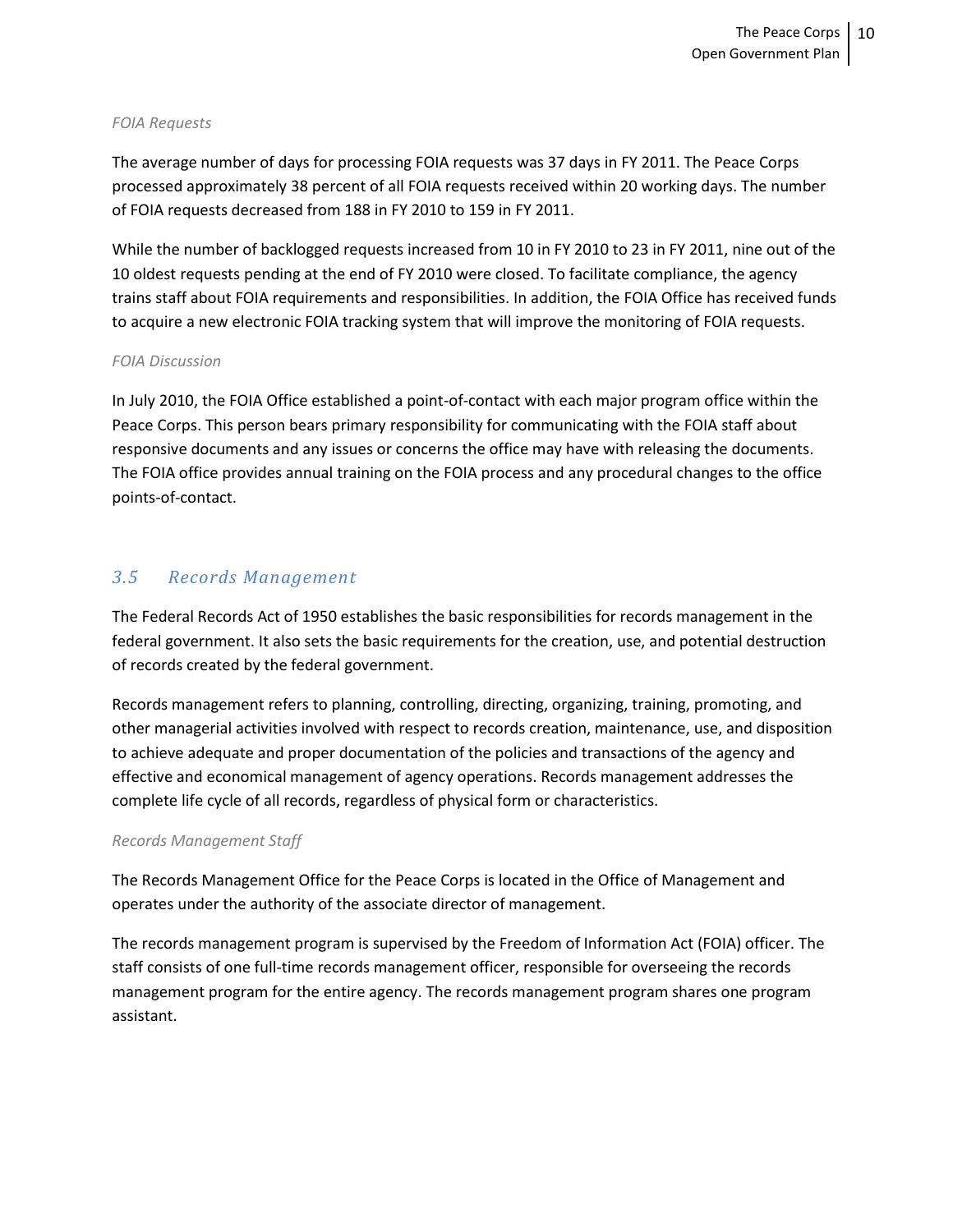#### *Records Management Responsibilities*

Peace Corps staff must create and maintain records to ensure that agency functions and activities are adequately and properly documented. Such records must protect the rights of the agency and persons directly affected by the agency's actions. Having comprehensive, accurate record schedules is essential to the agency's ability to conduct business, fulfill legal responsibilities, and most importantly, ensure a lasting history of the Peace Corps and its accomplishments.

The Peace Corps is responsible for adhering to all federal laws and regulations regarding the disposition of records. The agency follows two sets of mandatory instructions regarding records no longer needed for current government business: (1) The General Records Schedule (GRS), which is issued by the National Archives and Records Administration (NARA) and provides mandatory disposal authorization for temporary administrative records common to several or all agencies of the federal government; and (2) The Peace Corps's own schedules for records unique to the agency. There are more than 70 schedules, written and proposed by the agency between 1966 and 2010, and approved by the Archivist of the United States. Both types of records control schedules indicate how long a record must be kept before it is destroyed or transferred to NARA for permanent preservation. Both the GRS and Peace Corps' records schedules are available on the NARA website at [www.archives.gov/records-mgmt.](http://www.archives.gov/records-mgmt)

#### *Records Management Discussion*

The agency is committed to completely revamping its records management program. A few major objectives of the records management officer are: 1) Developing records schedules and proposing dispositions to NARA for all unscheduled records; 2) Revising records schedules for outdated record series; 3) Compiling a comprehensive records manual; and (4) Providing ongoing training to staff on the importance of record maintenance to ensure their correct disposition. Pursuit of these objectives is in addition to other priorities and objectives. Successful completion will require several years of commitment by all Peace Corps staff members as advised and assisted by the records management officer.

### *3.6 Using Technology to Improve Transparency*

The Peace Corps is committed to maintaining compliance with applicable transparency initiatives listed in the Open Government Directive. The agency will continue to explore new ways to promote transparency, participation, and collaboration that surpass current requirements.

### *Data.gov*

In May 2009[, Data.gov](http://www.data.gov/) was launched to allow the public easier access to government data sets. The agency will continue to identify potential data sets for inclusion on this site. Please refer to Section 3.1 for more information, including a description of data provided and currently being evaluated for future availability.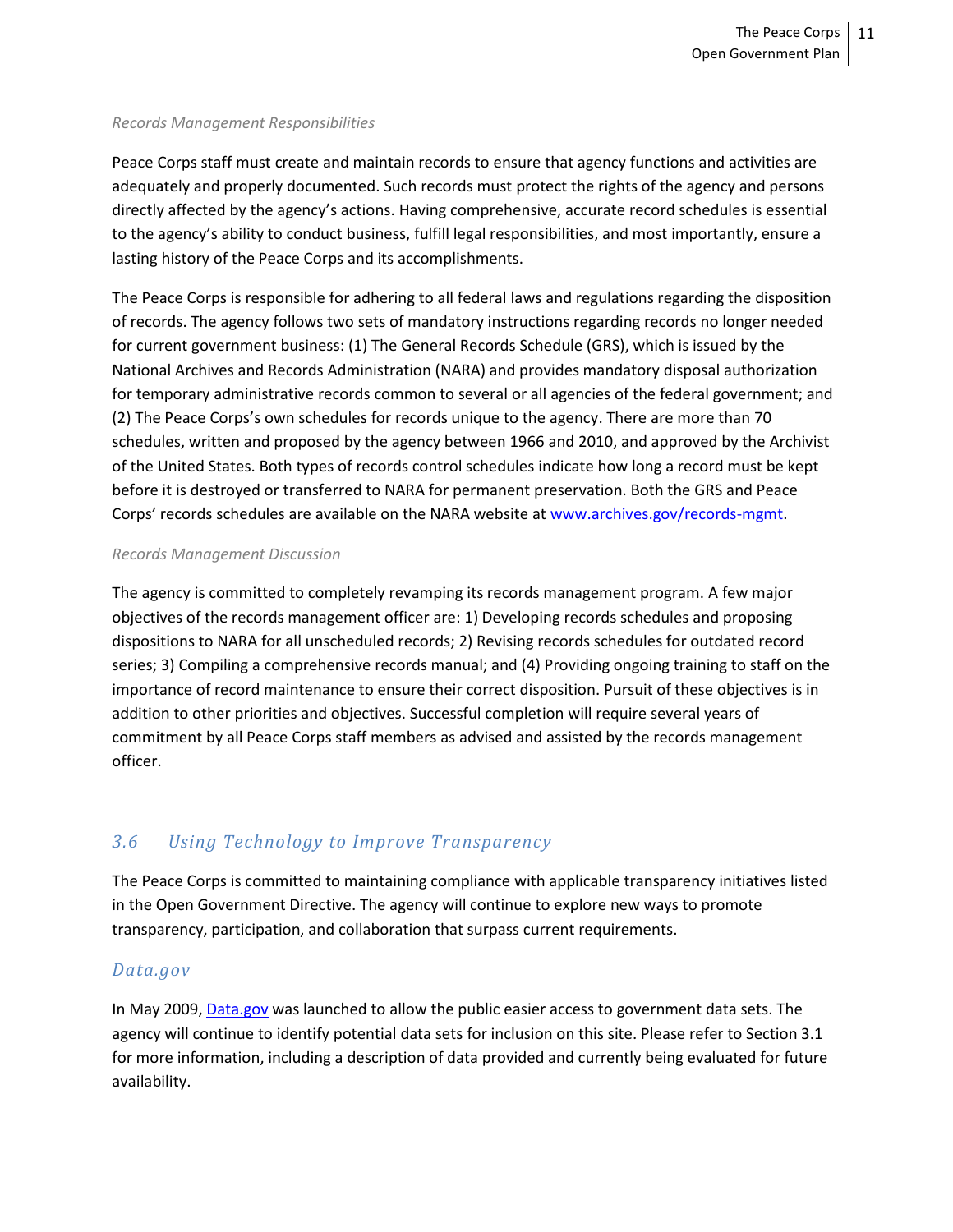### *eRulemaking*

The eRulemaking initiative is a current government-wide program with the goals of

- Increasing public access to, and participation in, developing regulations and other related documents that can impact the public; and
- Promoting more efficient and effective rulemaking through public involvement.

In 2003, the eRulemaking program launched the [Regulations.gov](http://www.regulations.gov/) website to enable citizens to search, view, and comment on regulations issued by the federal government. Peace Corps' Federal Register notices are available on the regulations.gov website.

### *IT Dashboard*

In June 2009, the Office of Management and Budget launche[d IT Dashboard,](http://it.usaspending.gov/) enabling federal agencies and the general public to view details of federal information technology investments. The Peace Corps reports its IT investments to OMB via reports known as "Exhibit 300s" and the data is found on IT Dashboard under the "other agencies" aggregation.

### *USASpending.gov*

[USASpending.gov](http://www.usaspending.gov/) is the Office of Management and Budget's response to the requirements of the Federal Funding Accountability and Transparency Act of 2006. The Transparency Act requires a single searchable website with data on contracts, grants, purchase card spending, and other transactions. Peace Corps data are accessible on this site.

# **4. Participation**

Public participation is central to the Peace Corps' mission. The Third Goal of the Peace Corps is to help promote Americans' understanding of other peoples, and Volunteers and RPCVs carry out this goal as they engage Americans by sharing their experience about the countries where they served. The agency hosts many events to bring RPCVs and the general public together, providing a window to the people and cultures where Volunteers have served and highlighting agriculture, business, education, health, youth development, and other Peace Corps projects being conducted around the world. The agency's 50<sup>th</sup> anniversary was a milestone that provided additional opportunities to showcase and share the work of Peace Corps Volunteers in the U.S.

### *4.1 Activities*

The Open Government Directive instructed agencies to engage the public as they developed their Open Government Plan. The Peace Corps created an Open Government portal and requested input on how to make the Peace Corps more open and transparent. Additionally, the agency holds yearly forums where senior leaders share progress on activities and answer questions directly from RPCVs and employees.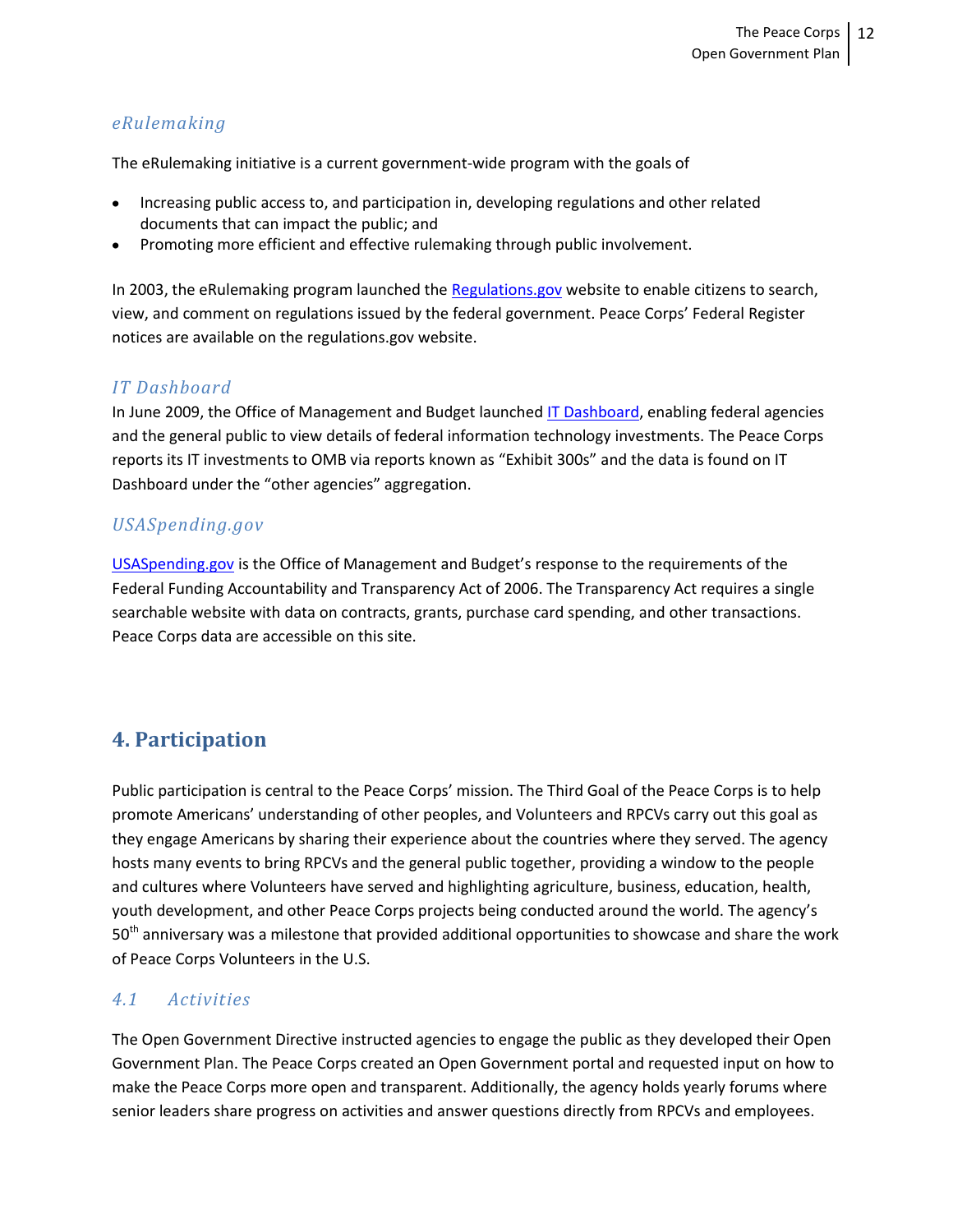### *4.2 50th Anniversary*

The Peace Corps marked 50 years of promoting world peace and friendship in 2011. The agency designed a series of nationwide events and activities involving the Peace Corps community — as well as an extensive outreach and media campaign — to share the Peace Corps experience with people in the U.S. and around the world.

By emphasizing education and engagement,  $50<sup>th</sup>$  anniversary activities directly supported the agency's three goals and raised the profile of the Peace Corps among key audiences. The anniversary provided an opportunity for the extended Peace Corps family to come together and reflect on the many successes and accomplishments of those who have volunteered and worked for Peace Corps over the last half century. The agency also engaged audiences outside of the Peace Corps family, not only to emphasize the benefits of service to individuals who might consider volunteering, but to share the cultures of the countries in which the Volunteers worked. In this way, the agency sought to create an experience in which everyone could participate. In addition, the  $50<sup>th</sup>$  anniversary provided the agency with an opportunity to share the great work done by Volunteers, to tell the unique stories of the Peace Corps, and to engage in opportunities to partner with other organizations.

Nearly 1.2 million people attended various Peace Corps events, including the Smithsonian Folklife Festival, which attracted more than 1 million visitors.

The agency will build on the success of the  $50<sup>th</sup>$  anniversary outreach activities to continue to engage the public and greater Peace Corps community and encourage their participation in the agency's work.

# **5. Collaboration**

The purpose behind the principle of collaboration is to leverage cooperation with other government (federal and non-federal) agencies, the public, and nonprofit and private entities to drive the agency's core mission. The agency is continuing to seek ways to increase strategic partnerships with international and local nongovernmental organizations and community-based organizations.

# *5.1 Collaboration Within the Agency*

Volunteers and staff work with host country partners to fulfill the mission of the Peace Corps. Employees engage colleagues across organizational units to share promising practices, develop solutions to problems, and foster a climate of creativity and innovation. Both formal and informal working groups form as new challenges arise.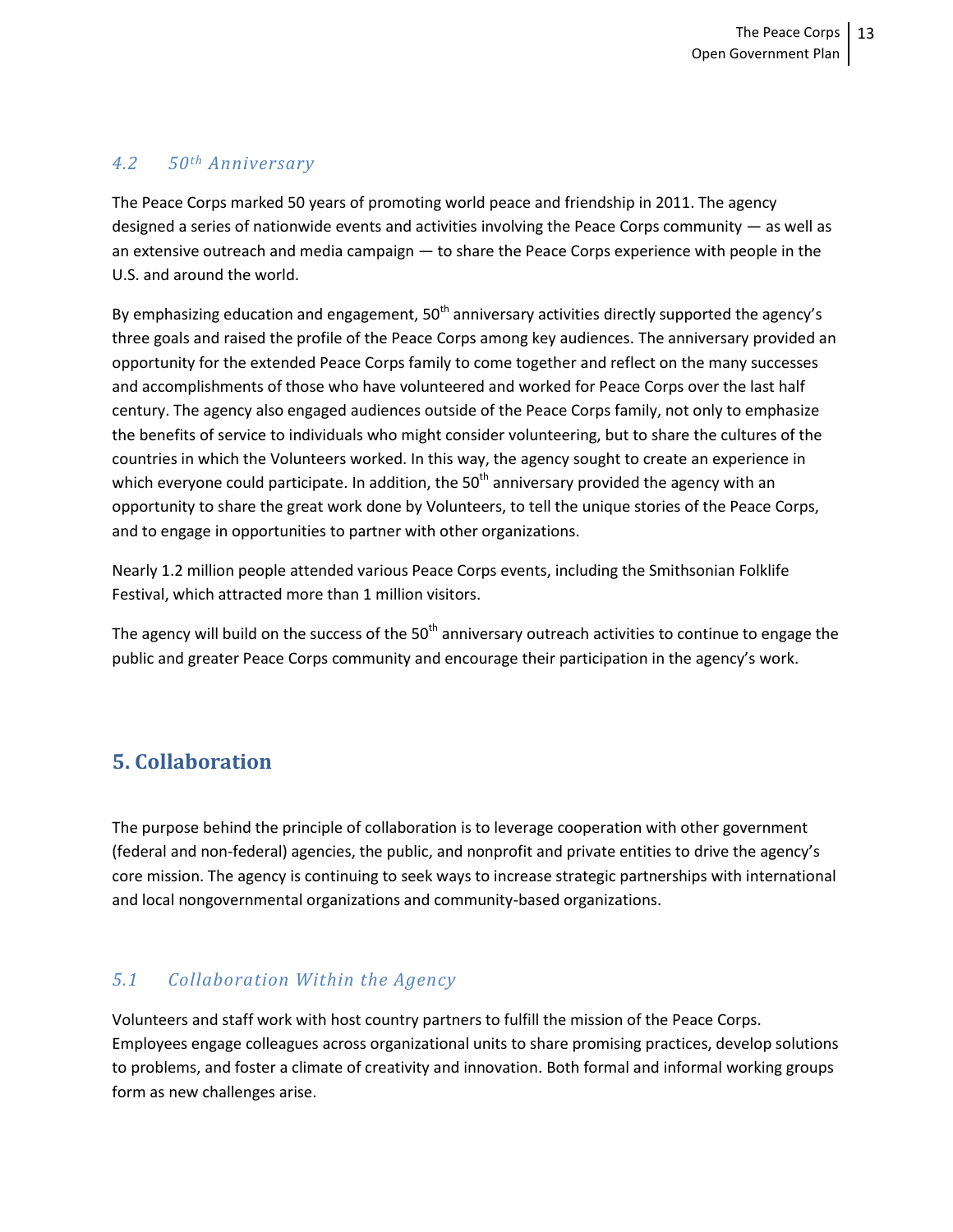### *5.2 Collaboration Across Departments and Agencies*

The Office of Strategic Partnerships is responsible for developing and implementing the agency's policy and strategy for building and maintaining relationships with other executive branch departments and agencies. Of particular focus are those agencies whose missions intersect most directly with that of the Peace Corps, making it possible to cultivate strategic partnerships and maximize the Peace Corps' contribution to international development efforts. These include the U.S. Department of State, United States Agency for International Development (USAID), Millennium Challenge Corporation, Environmental Protection Agency, and Centers for Disease Control and Prevention.

For example, through the Small Project Assistance Agreement, the Peace Corps works with USAID to provide small grants to communities to implement development projects alongside Peace Corps Volunteers. Through the Energy and Climate Partnership of the Americas, the Peace Corps and the Department of State provide training on sustainable energy practices in rural areas, with an emphasis on expanding the use of clean cookstoves.

Since 2004, the Peace Corps has been an active partner in the President's Emergency Plan for AIDS Relief (PEPFAR), working closely with the Department of State, USAID, the Department of Health and Human Services, and others. Additionally, the agency collaborates with the President's Malaria Initiative (USAID, CDC, NIH) and its implementing partners (Population Services International, World Vision, and others) to maximize the effectiveness of Volunteers and ensure that the malaria prevention efforts of all Volunteers complement, rather than duplicate, partner activities. The Peace Corps also supports the Feed the Future initiative, working with USAID and other agency partners to promote food security.

# *5.3 Collaboration Across Levels of Government*

The Peace Corps often works with state and local government officials to celebrate the work of Volunteers. Official proclamations from state governments help inform local communities about the power of service and the value of volunteerism. Beyond U.S. borders, the Peace Corps partners with governments in every one of the countries in which Volunteers are placed, working together to develop projects that meet the needs of the host countries that request Peace Corps assistance.

# *5.4 Public-Private Collaboration*

The Peace Corps engages a wide array of partners both domestically and abroad. Most overseas projects involve a partnership between the Peace Corps and host country organizations to plan and manage projects. The agency also forms partnerships with local and international NGOs to augment training and offer work opportunities to Peace Corps Volunteers. Domestically, the agency has a number of programs that contribute to furthering the mission of the Peace Corps. The agency established two new offices in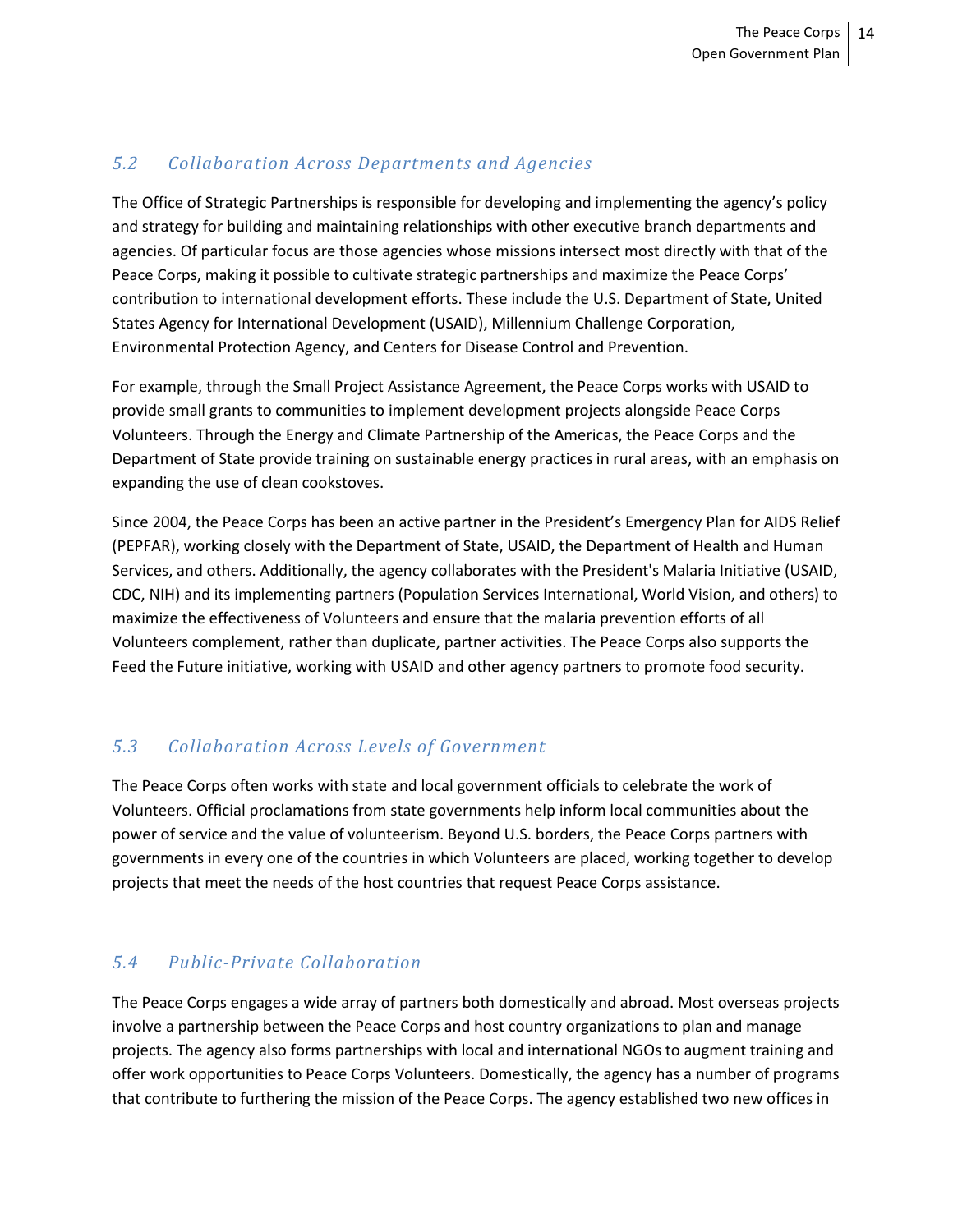2012: the Office of Strategic Partnerships and the Office of the Third Goal and Returned Volunteer Services. These offices manage strategic partnerships and develop opportunities for RPCV groups and individuals to collaborate with the agency.

The Office of the Third Goal and Returned Volunteer Services manages the Coverdell World Wise Schools (WWS) program, established in 1989 by then-Peace Corps Director Paul D. Coverdell. It is designed to help America's schoolchildren learn about the world's diverse peoples, cultures, and geography through standards-based classroom resources and educator partnerships with current and returned Peace Corps Volunteers. WWS connects U.S. elementary and secondary schools with current Peace Corps Volunteers who share their Peace Corps experiences through a variety of media and new technologies. It also connects RPCVs with classrooms and communities via the Speakers Match program. More information on this program can be found at [www.peacecorps.gov/wws.](http://www.peacecorps.gov/wws)

The Peace Corps also relies heavily on collaboration with RPCVs to help the agency achieve its Third Goal. Resources are provided to help RPCVs engage in activities that promote a better understanding of other peoples on the part of Americans. Information about all of the Peace Corps' Third Goal efforts can be found at [www.peacecorps.gov/thirdgoal.](http://www.peacecorps.gov/thirdgoal)

The Master's International program is a unique opportunity for Peace Corps Volunteers to combine a master's degree with their overseas service. It also provides the Peace Corps with Volunteers with additional education and skills. Currently, the Peace Corps partners with over 80 academic institutions nationwide through the Master's International program. More information on this program can be found a[t www.peacecorps.gov/masters.](http://www.peacecorps.gov/masters)

The Paul D. Coverdell Fellows Program is another example of how the agency collaborates with private institutions. Participating graduate schools provide financial assistance to RPCVs enrolled in various advanced degree programs. At the same time, RPCVs make a commitment to work in an underserved U.S. community as they pursue their graduate degrees. Peace Corps Volunteers can participate in the program at any point after they satisfactorily finish their Peace Corps service. A complete list of all Coverdell Fellows Program partner schools and additional information is located at [www.peacecorps.gov/fellows.](http://www.peacecorps.gov/fellows)

The agency also supports the work of Peace Corps Volunteers through the Peace Corps Partnership Program (PCPP), connecting interested groups or individuals to Volunteer-led, community-initiated projects worldwide. Although many are able to undertake projects utilizing local resources and skills, PCPP supports Peace Corps Volunteers as they work with host communities to identify local needs and design sustainable solutions. The program provides a critical source of private sector support that is complemented by a mandatory local contribution of at least 25 percent of the total cost of a project. Further, it connects the American public to Volunteers' work and enables them to learn about the communities where Volunteers serve. Through PCPP, the Office of Strategic Partnerships offers a transparent mechanism for the private sector—which includes families and friends of Volunteers, RPCV groups, schools, foundations, trusts, corporations, businesses, faith-based organizations, and civic groups—to be part of the Peace Corps experience by donating directly to the important work of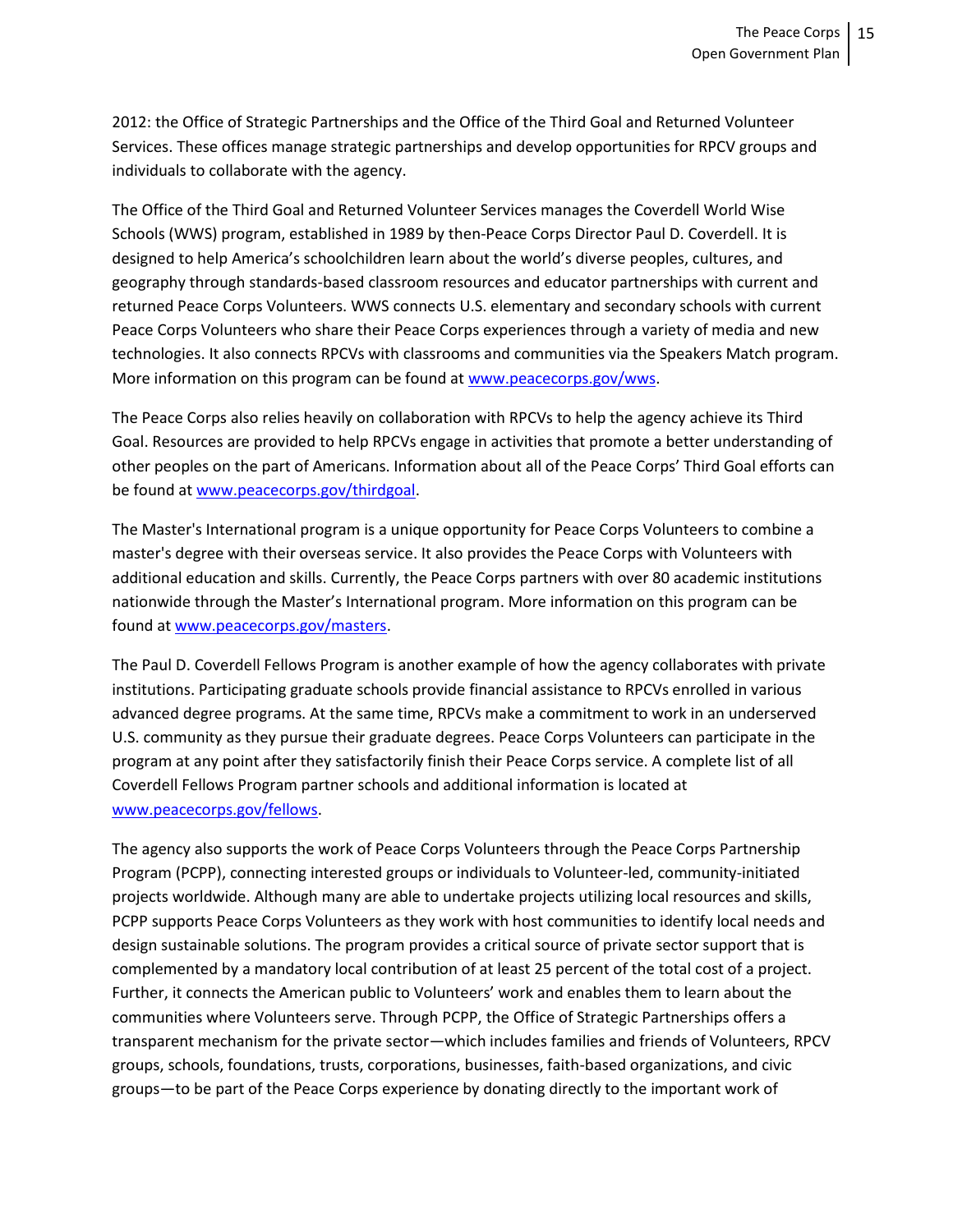Volunteers and agency initiatives. More information about PCPP can be found at [www.peacecorps.gov/donate.](http://www.peacecorps.gov/donate)

The Peace Corps also accepts in-kind donations. As defined by the Peace Corps Act (Pub. L. 87-293, as amended: 22 U.S.C. §2501 et seq.), gifts or bequests to the Peace Corps are tax-deductible as charitable contributions under Section 170(c)(1) of the Internal Revenue Code.

### *5.5 Using Technology to Improve Collaboration*

The Peace Corps uses several tools and applications to collaborate with its staff and Volunteers. Web conferencing tools are used to interact with potential and new applicants, as well as for training staff and interacting with other government agencies and organizations.

Additionally, the Peace Corps has developed an online forum that enables staff from headquarters and overseas posts to share best and promising practices in the form of documents and discussion groups. At some posts, staff and Volunteers use post-specific Internet and Intranet sites to coordinate activities. The agency is currently working on a knowledge exchange that will provide staff, Volunteers, and the public with access to training and reference materials.

# **6. Status of 2010 Flagship Initiative**

# *6.1 Volunteer Delivery and Support System Redesign Update*

In 2010, the redesign of the Volunteer Delivery and Support (VDS) System was chosen as the flagship initiative for the agency's Open Government Plan. The redesign was needed to make the selection and placement process more transparent to applicants and improve the efficiency of recruitment operations. The new system was internally branded as DOVE (Database of Volunteer Experience).

In early 2010, the agency committed budget and personnel resources to the VDS redesign by creating and staffing a VDS Program Management Office, located within the office of Volunteer Recruitment and Selection (VRS). This was followed closely by the production of a Request for Proposal (RFP) for the life cycle side of the redesign. After a competitive process, a contract was awarded and work began on the DOVE life cycle project in August 2010. The procurement process for the medical pre-screening project began in April 2011 and the project was initiated in June 2011.

Work on DOVE accelerated in FY 2011 with the awarding of the two contracts. Design and development for both the life cycle and medical screening projects were worked on simultaneously and they were integrated by the end of the year. At the start of FY 2012, the agency was in the testing and training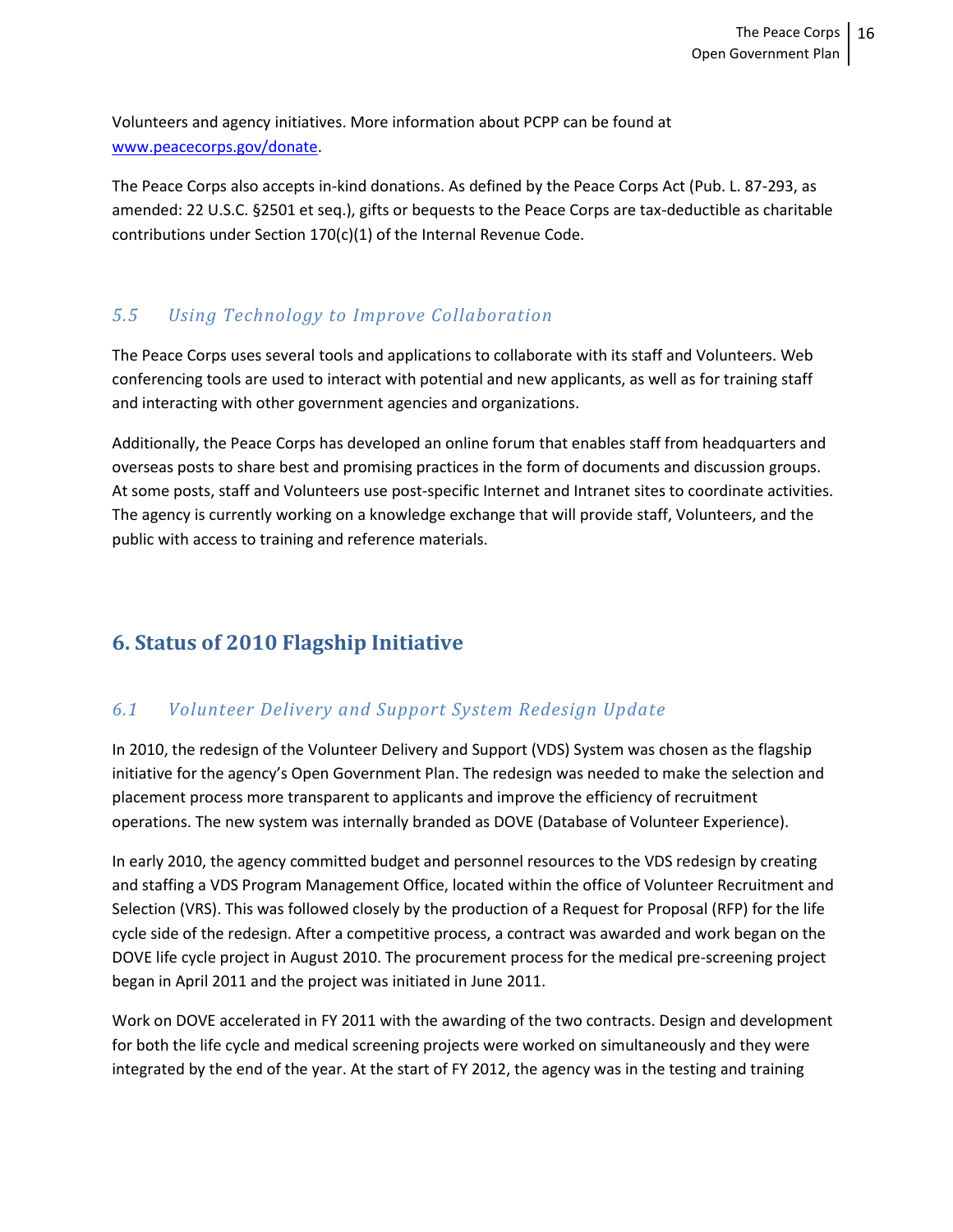phases of the project, and the ability to support Peace Corps Response was implemented in January 2012. The implementation for the rest of the agency is scheduled for August 2012.

Once implemented, this new information technology system will drive the Volunteer delivery process and help the agency better match posts' program needs with Volunteer applicant profiles, resulting in better Volunteer placement. The new system will also provide the agency with enhanced reporting capabilities that will provide important information to managers and agency leadership. In addition, prospective Volunteers will be better informed of the progress of their applications. The agency is currently developing metrics to measure the improved efficiency of the system, applicant satisfaction, increased transparency, and cost savings from its implementation.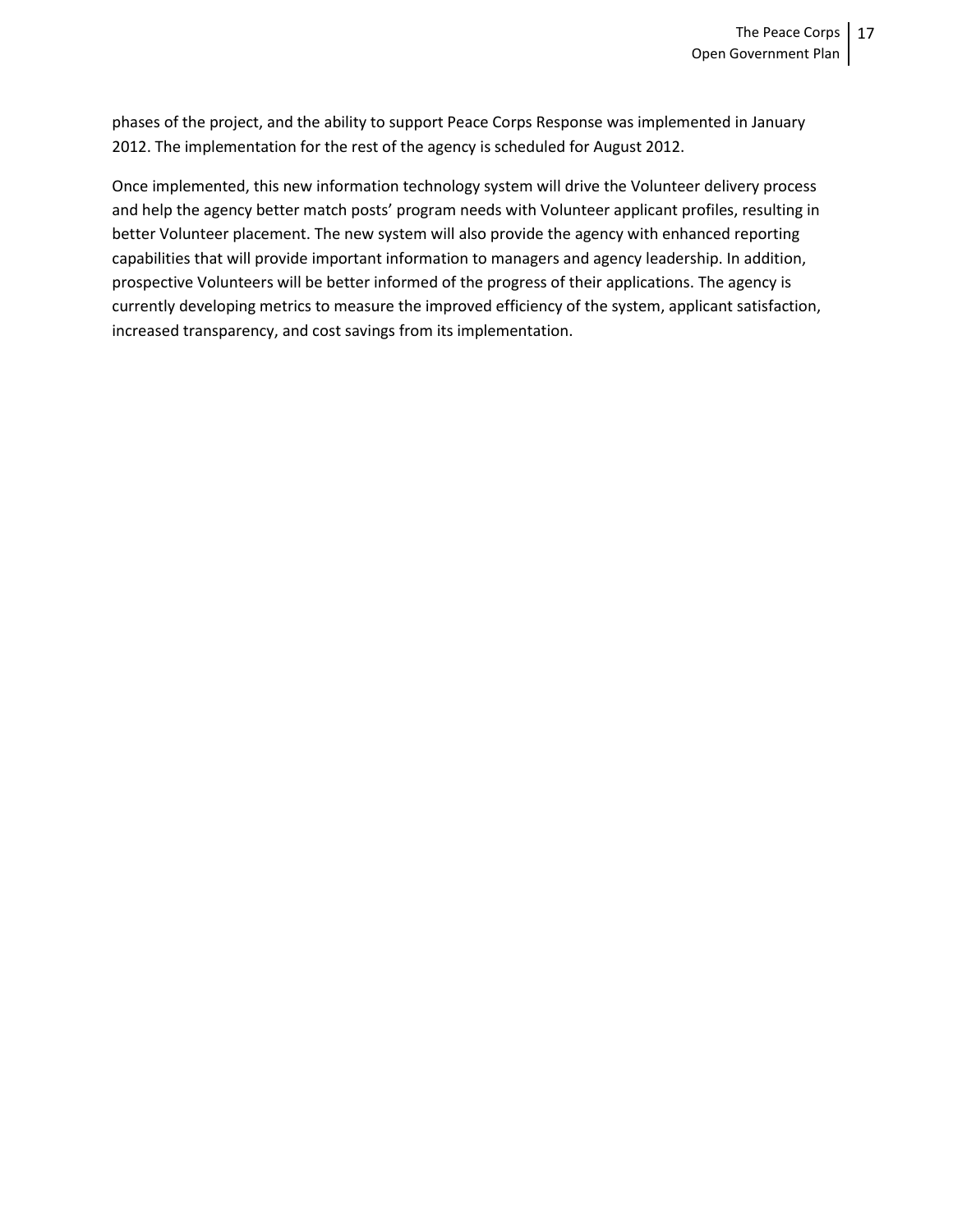# **7. New Initiatives to Advance Transparency, Collaboration, and Participation: 2012-2014**

# *7.1 Flagship Initiative: Stomping Out Malaria*

Stomping Out Malaria is a Peace Corps-led initiative that matches Volunteers serving in Africa with partners such as Malaria No More and the President's Malaria Initiative (PMI), as part of a collective commitment to significantly reduce the number of malaria deaths in Africa. The agency will leverage the agency's Open Government website to share data sets and reports with the public in an open format and link to open platforms for the discussion of malaria eradication strategies.

The agency launched the Stomping Out Malaria in Africa Initiative on World Malaria Day – April 25, 2011. This regional initiative is coordinated by a program manager who is responsible for building and maintaining partnerships with U.S. government and external actors, in addition to overseeing the development and implementation of the region's action plan and training. To date, three malaria "boot camps" have been held, and 51 Volunteers, 12 staff members, and numerous partners have been trained in both malaria science and in the specifics of establishing and running an in-country malaria project. By the start of 2013, 21 posts are expected to have fully-functioning malaria initiatives.

In addition to the "boot camp" trainings, the agency is developing a training curriculum for malaria prevention. The first two-hour "Introduction to Malaria Prevention" session was finished and rolled out to all posts in December 2011. Bed net distribution lesson plans were also made available in March 2011, and the entire 16-hour malaria package will be finished by 2013. This training is intended to equip and mobilize over 3,000 Volunteers to help prevent malaria at the community level across the continent.

The Peace Corps Malaria Initiative has built formal alliances with PMI, USAID, Johns Hopkins University, Population Services International, Malaria No More, and others in a joint commitment aimed at significantly reducing malaria deaths in Africa by 2015. These partnerships have expanded and promoted Peace Corps' role in country-level programs and have already provided Volunteers access to resources, such as bed nets and funding for Volunteer housing. The Peace Corps will continue to maintain this multi-year commitment to providing partner organizations with a team of dedicated trained men and women.

The agency will leverage its Open Government website to post data sets and reports and share its progress in significantly reducing the number of malaria deaths by 2015. As a publicly available website, these data sets and reports will be widely available for distribution. In addition, the data sets will be posted in an open format available to the public to incorporate into their own projects and analysis. By focusing on transparency, participation, and collaboration, the malaria initiative will serve as a model for future agency efforts in creating a more open and transparent government.

The agency plans to fully implement this initiative by September 30, 2013.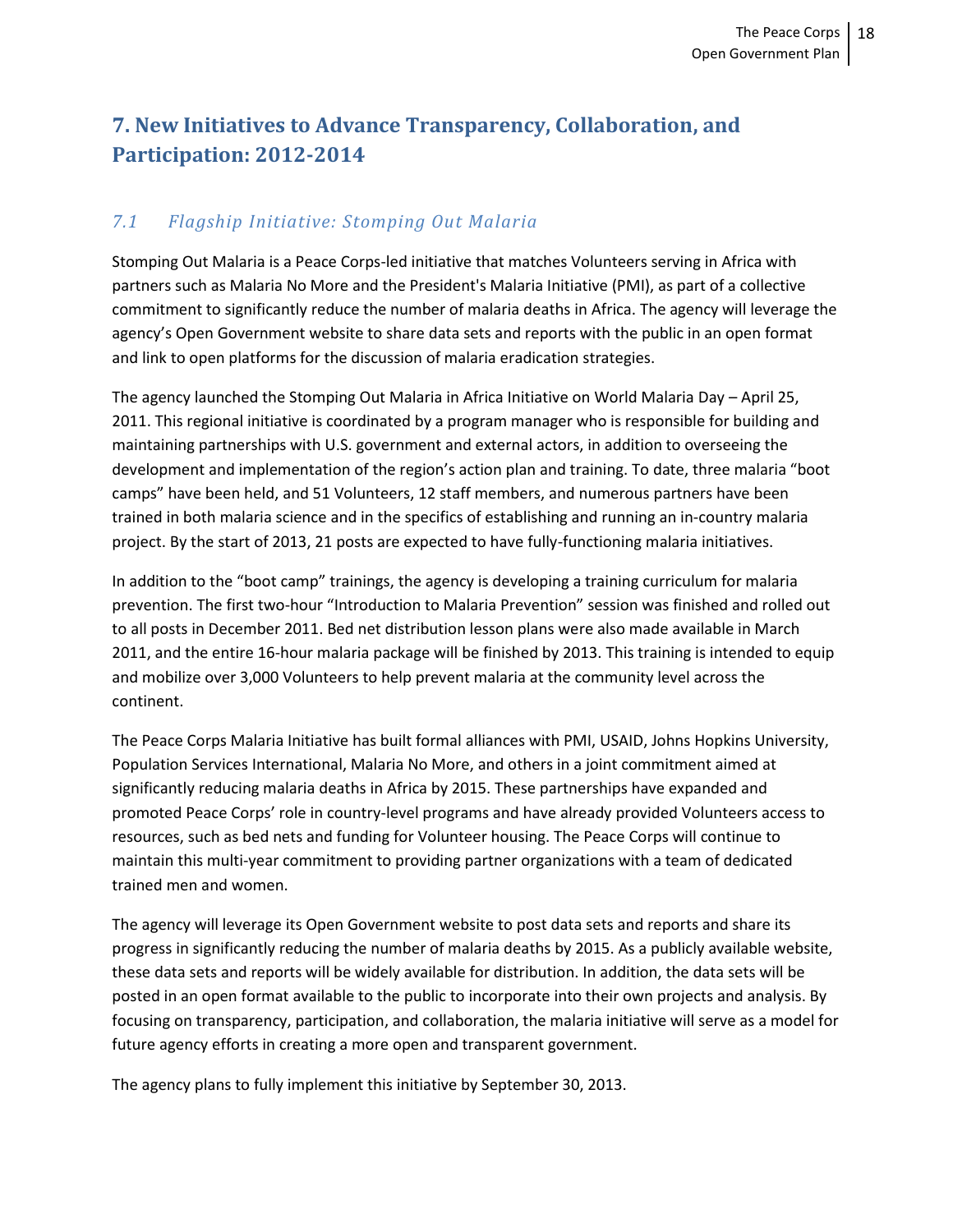## *7.2 Initiative 2: Develop an Agency Evaluation Policy*

The Peace Corps evaluation policy will provide guidelines and standards, and define organizational roles and responsibilities, for conducting evaluations and sharing results with stakeholders, Congress, and the American public. By setting policy on how the agency documents the impact of Volunteers' work, the initiative will increase transparency and support evidenced-based decision-making and stewardship of agency resources.

The evaluation policy will align with the policies of other foreign assistance agencies, such as the U.S. Department of State and USAID. At the same time, it will articulate key principles of the agency's unique service model – participation, capacity building, and learning.

The agency will create an evaluation section on the Open Government portal. In addition to the evaluation policy, the section will also house the agency's evaluation reports and provide status updates on the agency's evaluation-related activities, such as providing training for staff, Volunteers, and partners.

The agency plans to fully implement this initiative by September 30, 2012.

# *7.3 Initiative 3: Establish at Least One Agency-level Partnership to Broaden Information Sharing*

The Peace Corps will develop one agency-level partnership with a federal agency, nongovernmental organization (NGO), or private company to encourage greater collaboration and to improve the agency's data capabilities and information sharing.

The Peace Corps will leverage the work of government agencies and other organizations to aggregate and share data with partners and the public. Initiatives such as Feed the Future and PMI provide expertise, resources, and data that the agency will use to make program decisions and better support Volunteers. By working with a partner, the agency will complement internal data with external data sources, yielding a better understanding of development needs. This exchange of data will strengthen the agency's field and headquarters-based programming and provide partners with additional information on the Peace Corps' activities.

The agency plans to fully implement this initiative by September 30, 2013.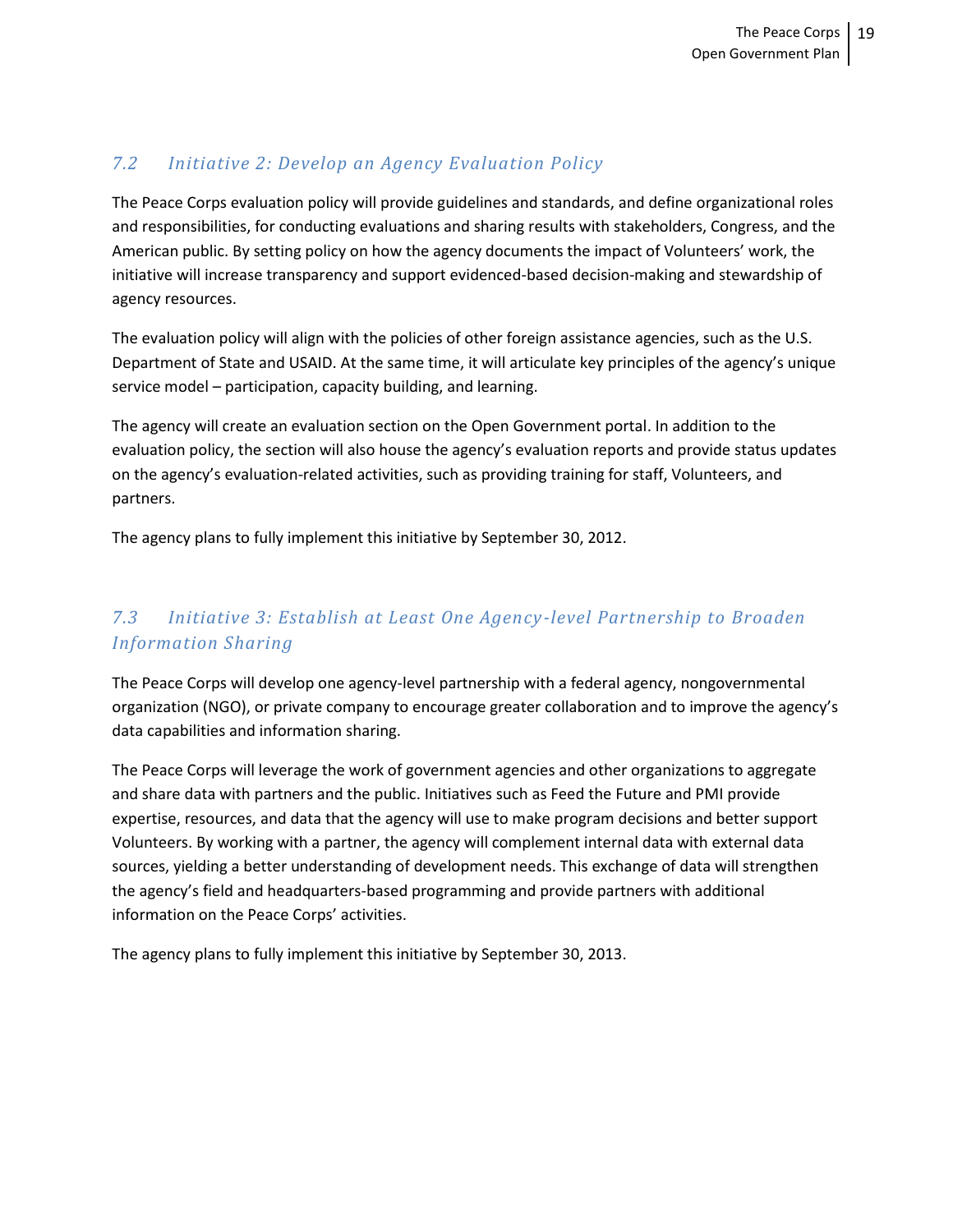## *7.4 Initiative 4: Enhance the Agency's Social Media Strategy*

The agency will continue to use social media to encourage currently-serving Volunteers, returned Peace Corps Volunteers, and partners to participate in the agency's activities. Various social media platforms will be utilized to share press releases, Volunteer stories, and other relevant agency information.

Increasingly, the public is accessing information about the agency through the Internet, social media and other Web-based applications. The agency has already started using social media by actively leveraging Facebook, Tumblr, LinkedIn, Twitter, YouTube, and Flickr to engage the public. As social media continues to develop, the agency will explore innovative ways to involve the public and use social media as a platform to link RPCVs together. In addition, the agency will expand social media's role in recruiting future Volunteers and providing information to families and friends of Volunteers. By engaging with the public through popular social media platforms, the Peace Corps will increase its visibility among stakeholders and encourage public participation.

The agency plans to fully implement this initiative by September 30, 2013.